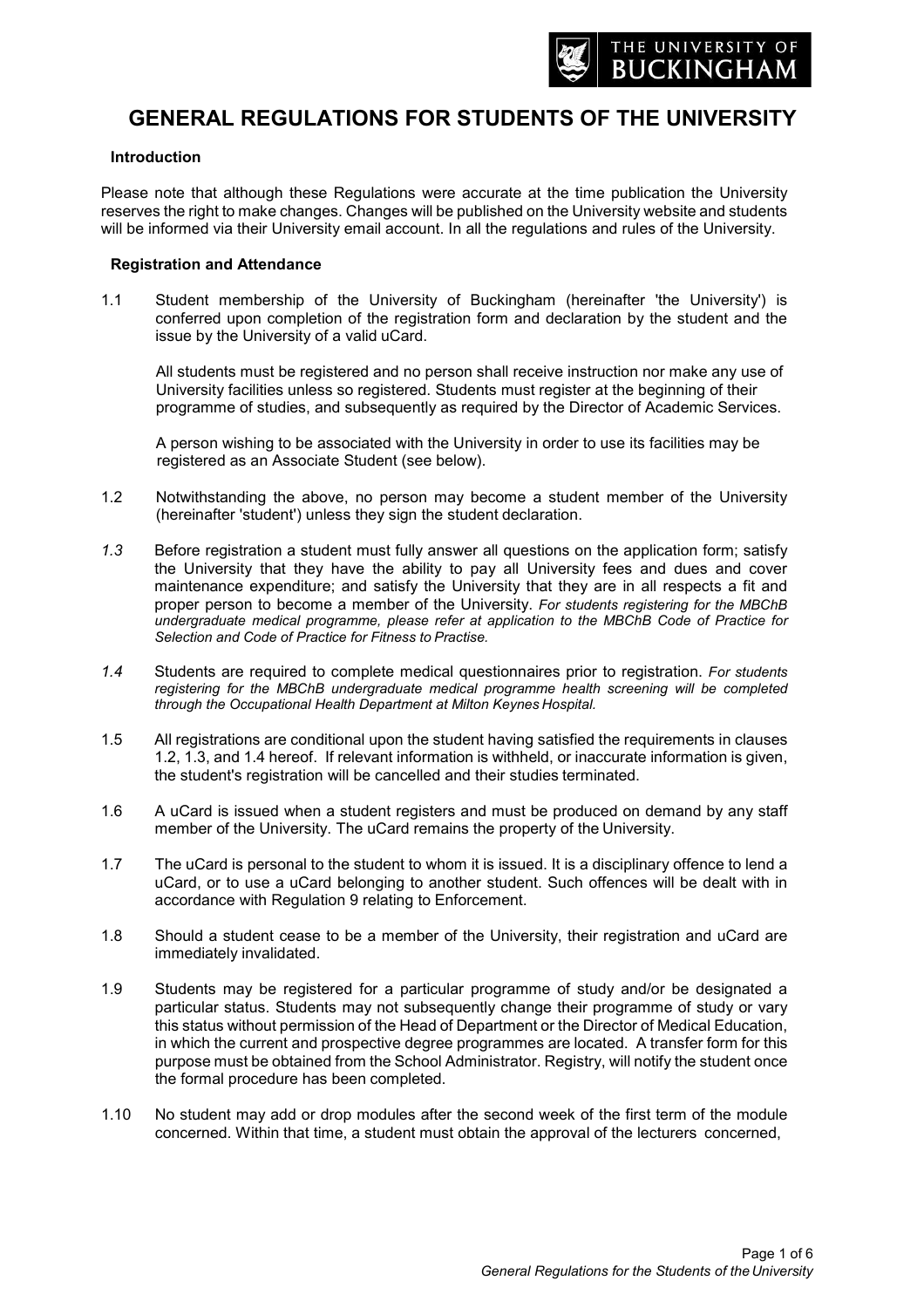and of the Head of Department, in order to add or drop modules. For the purpose of this regulation, the module includes any appropriate examinations.

- 1.11 Students must attend punctually at the beginning of each term and be in residence throughout the whole of each term and may not absent themselves during the working week without the written permission of the Head of Department. *For students on the MBChB undergraduate medical programme refer to the MBChB General Regulation regarding attendance.* Where absence would involve missing a compulsory test, or an examination, the prior permission of the appropriate Dean, is also required. In cases of enforced absence, where it is impossible to obtain prior permission, a written explanation should be sent to the Head of Department at the earliest opportunity.
- *1.12* A student who does not return punctually at the beginning of any term will only be admitted with the permission of the Head of Department. Students must have signed in not later than the end of the first working day, normally Monday, of the first week of term. Students presenting themselves later than this must seek permission to continue with their studies by submitting immediately upon arrival a written request to the Head of Department. If a student fails to provide reasonable excuse for their failure to sign in by the due time, they shall be required to pay a late arrival fee. *For students on the MBChB undergraduate medical programme refer to the MBChB General Regulation regarding attendance.*
- 1.13 The late arrival fee (currently £100 maximum) shall be determined from time to time by the Senate. Such fees will be added to the student's account, and will be recoverable as a debt.
- 1.14 Full time students may take paid employment during term times provided permission via a reference is obtained from the student's Personal Tutor/Head of Department or Medical School. Normally approval will be given only to students who are progressing satisfactorily and will be limited to 20 hours per week of paid employment (for Foundation students the limit is 10 hours per week). International students must comply with any conditions imposed by the UKVI.
- *1.15* Every full-time student is required to register with a local medical practitioner during termtime.*For students on the MBChB undergraduate medical programme all students must be registered with a local General Practitioner and Occupational Health Services at Milton Keynes Hospital and notified to the Medical School.*

# **2. Associate Students:**

- 2.1 A period of registration as an Associate Student shall not count as a period of attendance in the University to qualify for a degree (see General Regulations for First Degrees 2.1) without the permission of the appropriate Dean on the recommendation of the Head of Department concerned.
- 2.2 Associate Students are 'associated' with and assigned to a Degree Programme. They are registered to follow a programme of tuition approved by the Head of Department concerned or waiting to take a re-sit examination before resuming their Degree Programme studies.
- 2.3 Tuition fees are the same as for other students, except that a reduction may be applied where the student's academic workload is less than 90 units in any two-term block. An Associate Student who believes they may be entitled to pay reduced tuition fees should ask their Head of Department to inform the Director of Finance of their workload. The fees payable will be determined by the Director of Finance.
- 2.4 Registration is subject to completion of the registration procedures required by Registry, including financial clearance by the Finance Director and compliance with Tier 4 visa regulations (where applicable).
- 2.5 Associate Students do not have an automatic right to a place in University accommodation but may make a special application to the University Accommodation Officer.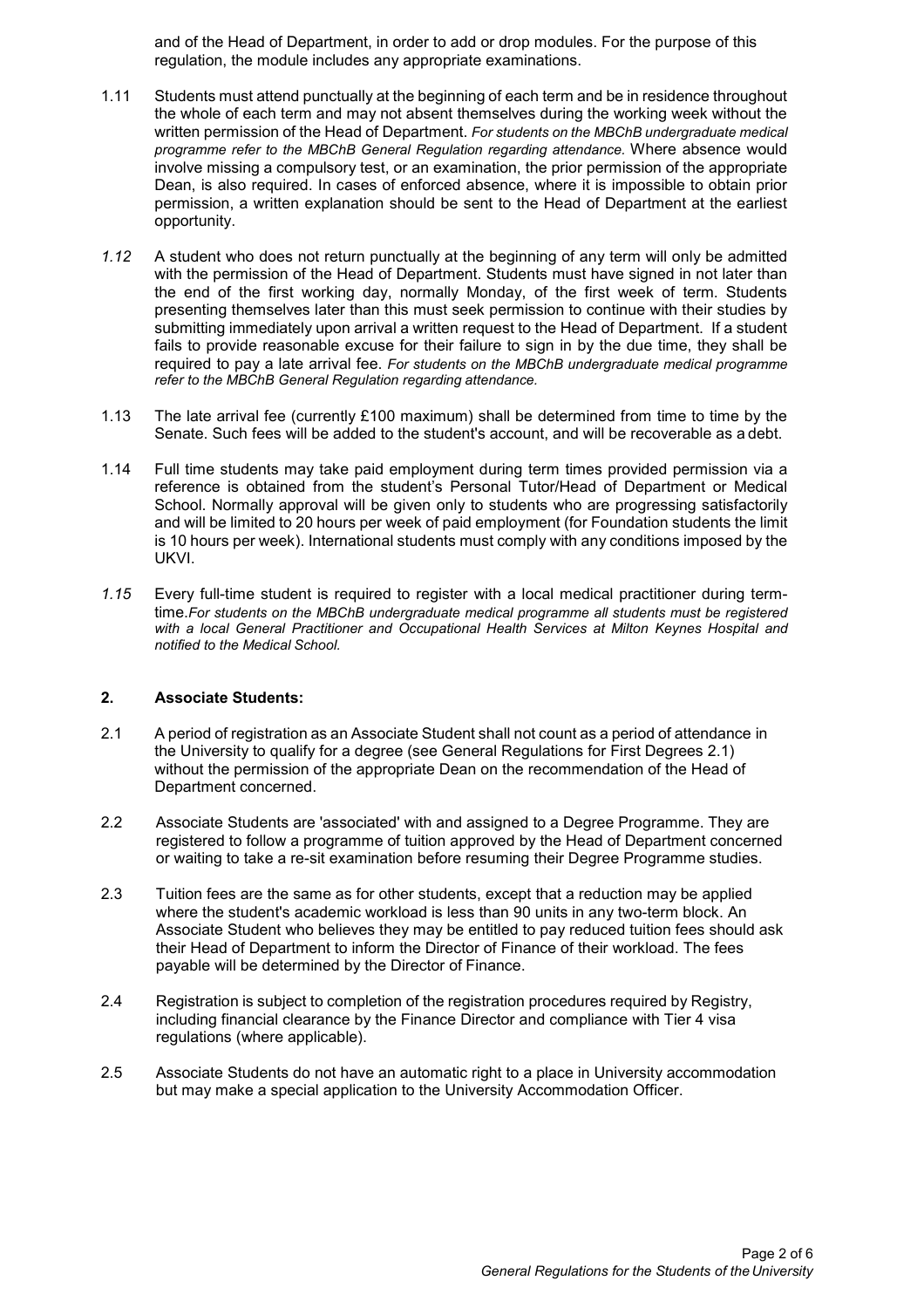## **3. Libraries**

- 3.1 Staff and students of the University are allowed free access to the University Libraries, except that restrictions may be placed on the use of rare and other special categories of material.
- 3.2 With the exception of reference books and certain other categories of material (such as law reports, statutes and periodicals) items may be borrowed from the Short Loan, Week Loan and General Collections under rules made separately for that purpose.
- 3.3 Disciplinary action will be taken against any Library user who removes or retains without authority or wilfully damages any item of Library stock.
- 3.4 The Librarians are authorised to make rules for the detailed use of the Library. Such rules shall be displayed on the Library notice boards; and in this Handbook.

## **4. Motor Vehicles**

4.1 Vehicles that are not moved for a period of time or give the appearance of being abandoned will be removed from site and scrapped once reasonable steps have been taken to establish contact with the vehicle user registered with the University.

The cost of removing a vehicle will be charged to the registered user.

- 4.2 Motor vehicles parked on University premises (including the forecourts and roadways adjacent to the University buildings) must be parked only in the places designated for such parking. In particular, they must not be parked on the footpaths in front of the houses or other University premises, or in bays reserved and marked for the vehicles of disabled drivers, visitors or other special users.
- 4.3 On-street parking of motor vehicles by students is prohibited at all times in Mill Lane and between the hours of 08:00 and 18:30 in the following streets of Buckingham, including the area bounded by them:-

Church Street, Well Street (from Church Street to Elm Street), Elm Street, Bristle Hill, Nelson Street, Hunter Street, Manor Street.

Students residing on these streets may be given a dispensation from part (a) of Regulation 4.3.

4.4 Places designated for student parking are:

At Hunter Street, in the marked bays in the main Island car park east of Hunter Street; the car parks adjacent to the Sunley Building; the car parks opposite the Chandos Road Buildings and at the rear of Mitre Court and Bishops Court.

Parking opposite the Post Graduate Centre is for visitors only.

At Verney Park, in the main car park. Parking is prohibited at the rear of Caine and Paulley Houses and on the service road leading to them (to maintain access for emergency vehicles).

4.5 Parking arrangements for students with physical disabilities are available on each site.

#### **5. Personal Information**

5.1 Every student member of the University must ensure that:

Registry has up-to-date information as to their permanent home addresses and telephone numbers and those of the person to be informed in case of emergency and, if that person is not in the United Kingdom, of an alternative in the United Kingdom;

5.2 Both the Accommodation Office and Registry are kept informed at all times of the local term time address when not living in University accommodation. Changes of address must be notified immediately in writing.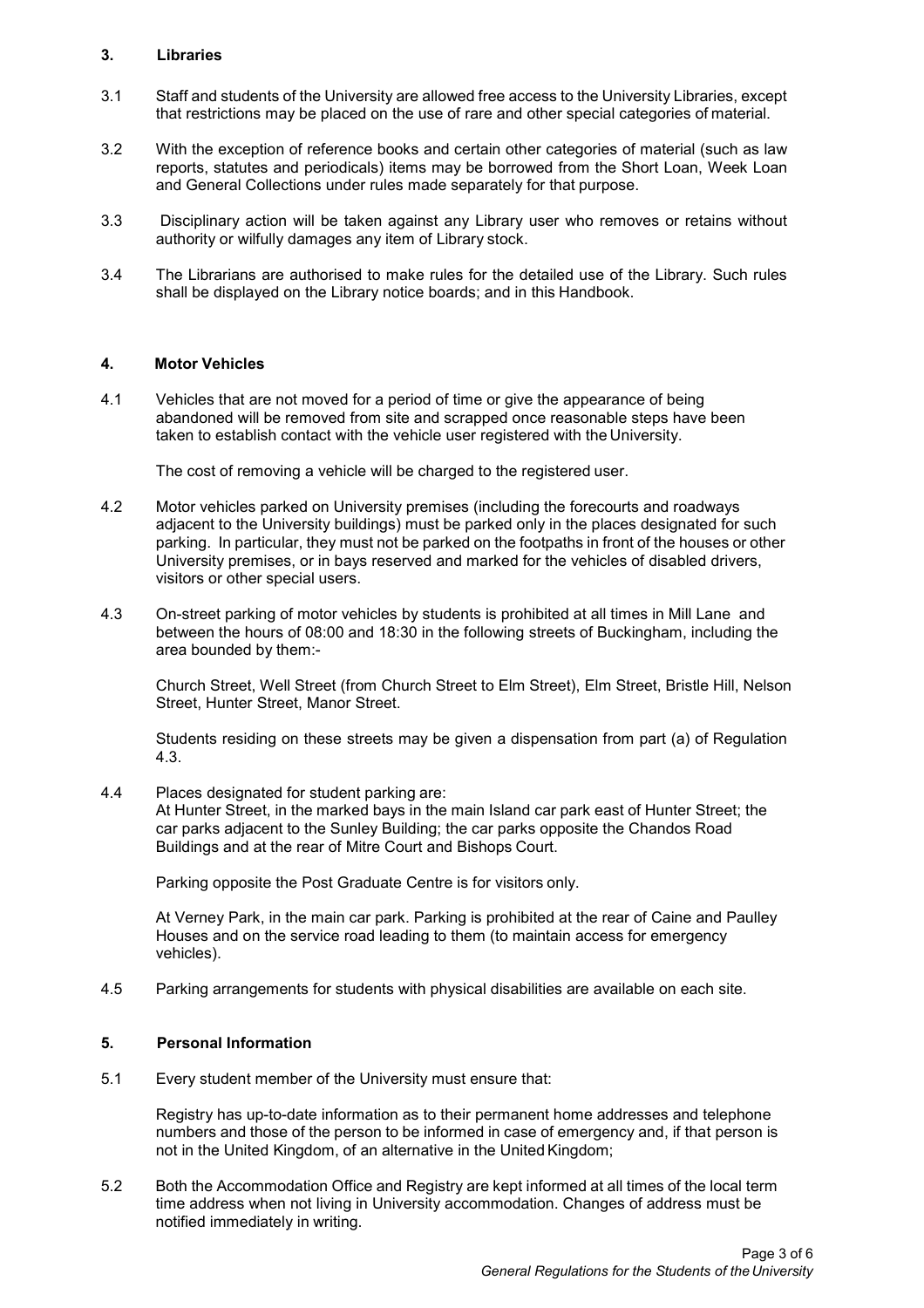# **6. Accommodation and University Premises**

- 6.1 All new students will be given accommodation for their first year providing there is accommodation available. Applicants are strongly encouraged to apply for their accommodation as soon as they have confirmed their place at Buckingham. Further details about the application and allocations process and our terms and conditions can be found on the University of Buckingham website, in the Accommodation section.
- 6.2 The University provides insurance for student belongings if they live on campus or in university managed accommodation. Students who find their own accommodation are strongly advised to insure their personal property as The University will not accept responsibility for any loss or damage.
- 6.3 Students shall be required to meet the costs of repair or replacement arising from damage to University property wilfully or negligently caused by them or their guests. In the case of residences, any damage, which is not established as the responsibility of a particular resident, shall be deemed to be the joint responsibility of all the residents in the house and they will be charged with the cost accordingly via the Accommodation Office.
- 6.4 The Accommodation Officer and The Estates Bursar are authorised to make detailed rules for the use of University Residences, University premises and University grounds. These changes shall be approved by Senate.
- 6.5 The Sports Officer is authorised to make rules for the detailed use if the Tanlaw Mill Fitness Centre. Such rules shall be displayed in the Fitness Centre. Any breach of the rules will result in a penalty and/or fine.

## **7. Behaviour**

*For students on the MBChB undergraduate medical programme the GMC standards 'Medical Students. Professionalism and Fitness to Practise' and the MBChB Code of Practice for Fitness to Practise proceedings shall apply. A medical student may be suspended pending a Fitness to Practise hearing.*

7.1 Students must conform to a reasonable standard of behaviour and avoid any conduct likely to bring the name of the University into disrepute or likely to be vexatious. However, the University is not responsible for the collection of third party debt.

*Note: Serious breaches of this regulation have led to students being suspended, excluded or expelled. Such cases in the past have included:*

- *- Theft, fraud, deliberate falsification of records, drug offences*
- *- Knowingly providing false information*
- *- Fighting, assault or threatening behaviour on another person*
- *- Carrying an offensive weapon*
- *- Serious breaches of any other University regulation (inappropriate use of social media)*

*Nothing in these regulations shall prevent the University referring the matter to the police or other public authority, or treating any serious breach of any University regulation as unreasonable behaviour.*

- 7.2 Students must refrain from action likely to disrupt the life or work of the University or its members or to obstruct its staff or agents in the performance of their duties.
- 7.3 The use of mobile phones is forbidden in the Libraries and in lecture rooms. Mobile phones must be turned off at all times in these places. Improper use of a mobile phone in the Libraries or lecture rooms will be punished by the Student Conduct Manager with a fine of £25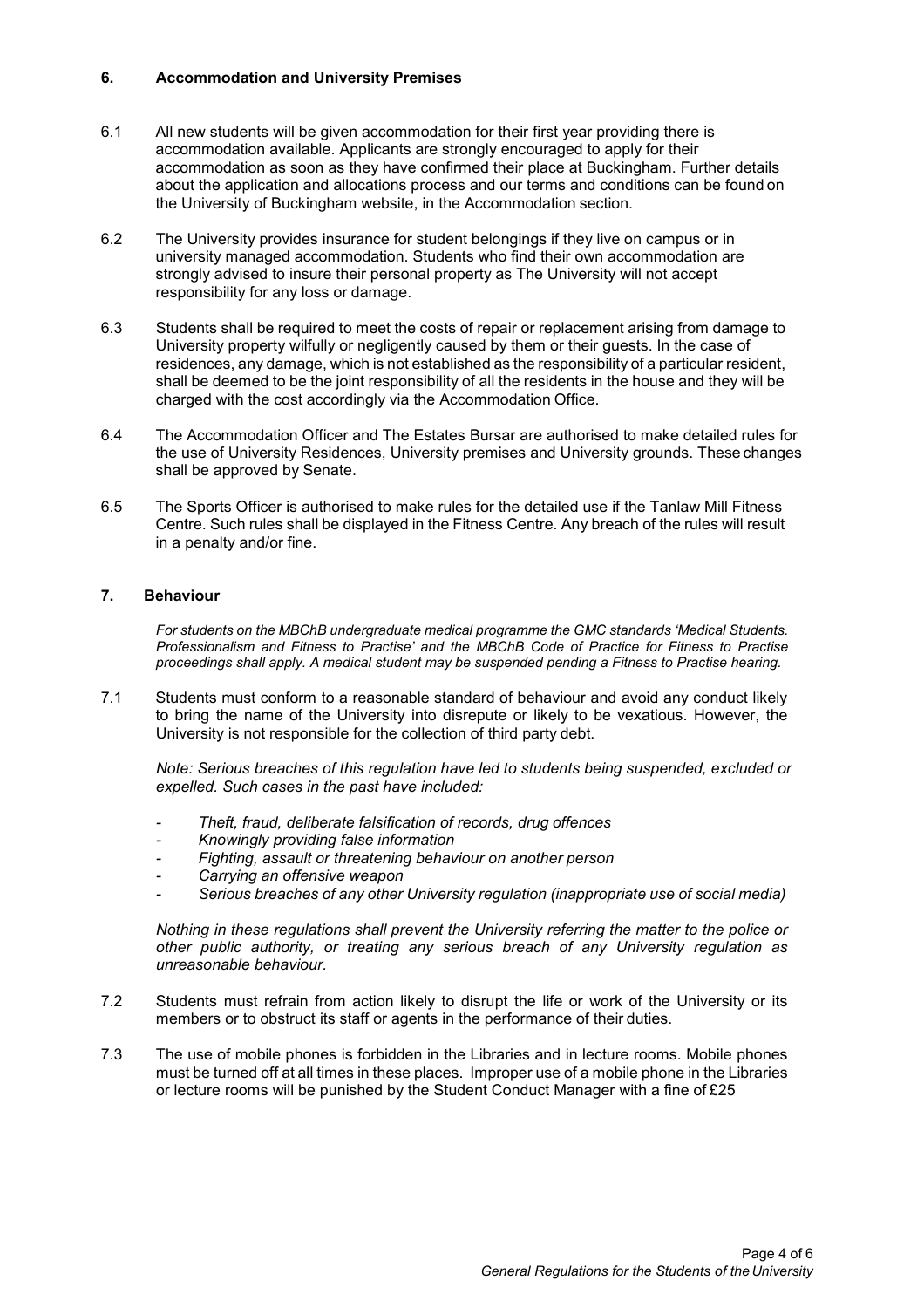7.4 Where in the opinion of the Student Conduct Manager or a Head of Department the effect of a student's behaviour is a cause for concern, and the behaviour may have a medical cause, the student may be required to seek appropriate medical advice. If the studentunreasonably

refuses to comply with this requirement, they will be subject to disciplinary procedures under the *Non-Academic Misconduct Policy and Procedure* which may results in suspension or expulsion. *For students on the MBChB undergraduate medical programme a medical student may be suspended pending a Fitness to Practise hearing.*

7.5 Students are expected to comply with the University's *Student Anti-Bullying and Harassment Policy.*

A breach of the Policy may be considered as a breach of these Regulations and will be dealt with accordingly.

- 7.6 University regulations will always take precedence over the constitution of the Students' Union and/or the constitutional provisions of the club or society.
- 7.7 Students, who act as officers of the Students' Union or of any University club or society affiliated to the Students' Union, must act in compliance with the University regulations and are considered students (rather than members of staff) in the application of University regulations.
- 7.8 Students, who act as officers of the Students' Union or of any University club or society affiliated to the Students' Union, must act in compliance with the constitution of the Students' Union and/or the constitutional provisions of the club or society. All clubs and societies must be affiliated to the Student's Union.
- *7.9 For students on the MBChB undergraduate medical programme the GMC standards 'Medical Students, professionalism and fitness to practice' and the MBChB Code of Practice for Fitnessto Practise proceedings shall apply. A medical student may be suspended by the Student Conduct Manager pending a Fitness to Practise hearing if a student represents significant cause for concern to themselves or others.*
- 7.10 All students are required to sign a Declaration that they have read and agreed to the University Policy on Drugs and Alcohol.

# **8. Public Meetings**

8.1 University premises may be booked for meetings through the Estates Office by members of the University, stating the purpose and nature of the meeting. If, in the Estates Bursar's opinion, special arrangements are necessary he may require the organiser formally to undertake to abide by this Code of Practice. Failure to abide by this Code of Practice shall constitute a breach of these regulations.

# **9. Enforcement Process**

9.1 Any student in breach of University regulations or policies may be subject to disciplinary action under the *Non-Academic Misconduct Policy and Procedure .For students on the MBChB undergraduate medical programme the GMC standards 'Medical Students, professionalism and fitness to practise' and the MBChB Code of Practice for Fitness to Practise proceedings shallapply.*

# **10. Delegated Authority**

- 10.1 Nothing in the regulations shall preclude the making by the Vice-Chancellor or any other Officer of the University of further rules, provided that these are reported to the Senate at the first opportunity. In particular the following shall have the force of these regulations:
	- a) Rules for the use of the Library made by the Librarians;
	- b) Rules and Codes of Practice for the use of IT facilities, including computers, data networks and email, made by the Head of IT;
	- c) Rules for the use of the Language Laboratories made by the Head of the Department of Modern Foreign Language;
	- d) Rules for conduct in Examinations made by the Registry Officer;
	- e) Rules for the use of University Residences made by the Estates Bursar,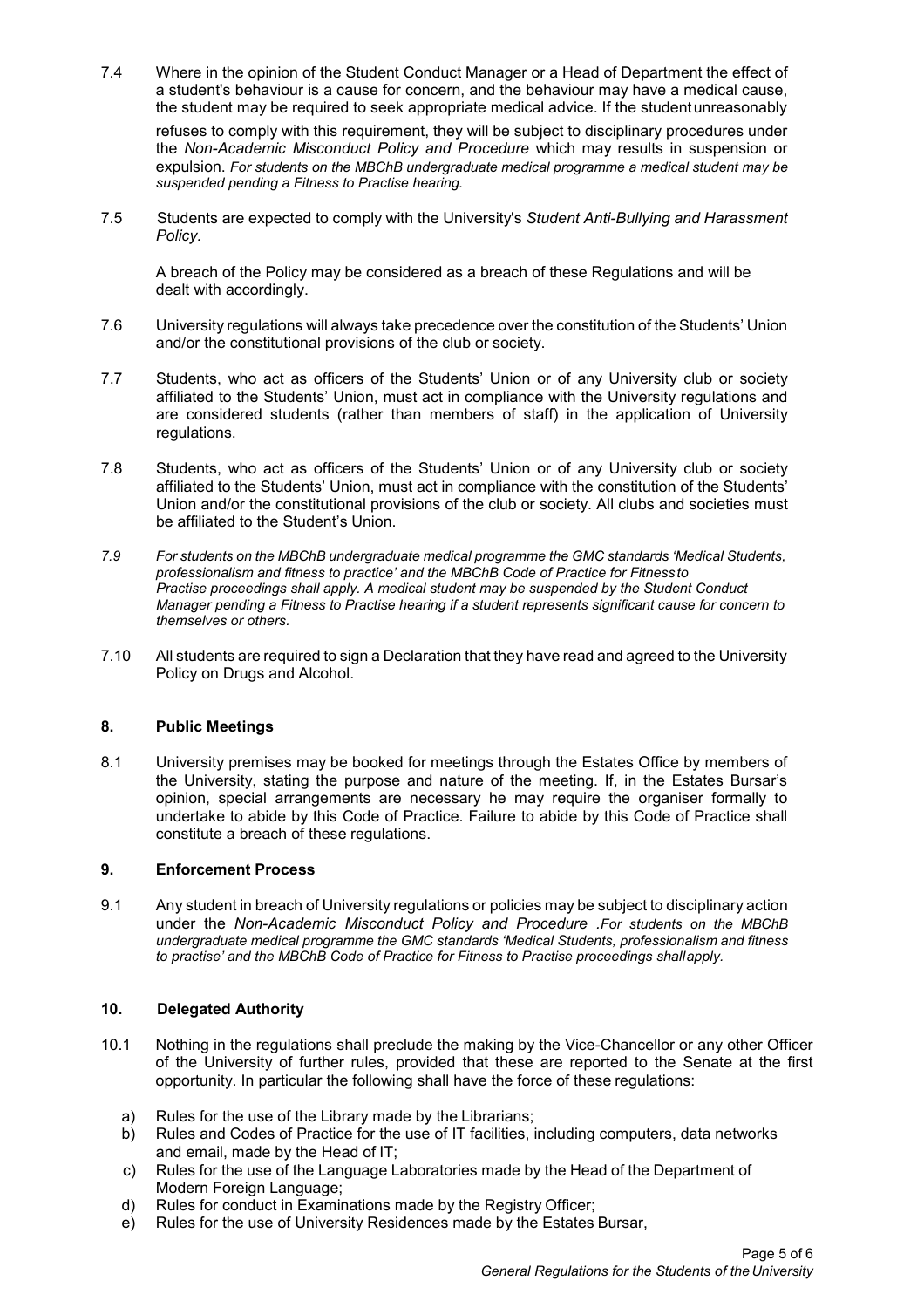- f) Rules for the use of University Premises made by the Estates Bursar;
- g) Rules for the use of University Grounds made by the Estates Bursar
- h) Rules for the use of Laboratories by the Research Committee.
- 10.2 Regulations, rules and other notices may be published by being displayed upon the appropriate University Departmental notice board or by being delivered to the student's post box or to the student's University email address. Students shall be deemed to have been duly notified after the expiry of a period of 48 (72) hours, excluding Saturdays, Sundays and days when the University is closed for teaching. Students are required to obtain a University email address as part of the registration process and failure to do so will not invalidate this regulation.

### **11 Health and Safety Policy - Responsibilities of Students**

- 11.1 The student should exercise personal responsibility for the health and safety of themselves and fellow students.
- 11.2 Students should observe the health and safety rules of the University and co-operate with all staff.
- 11.3 They should observe standards of dress consistent with health and safety at work.
- 11.4 They are expected to make full and proper use of anything provided in the interests of their health and safety, and never intentionally misuse these.
- 11.5 Students should bring to the attention of their tutors, lecturers or other appropriate member of staff any defect that arises with equipment being used.

## **12. University of Buckingham Medical School Health Requirements**

*All students on the MBChB undergraduate medical programme will complete full health screening for EPPs by the Occupational Health Services in Milton Keynes Hospital prior to or within the first term after registration.*

- 12.1 All candidates will be required to complete a confidential health questionnaire as part of the application process. This will not affect the University's decision to offer or decline a place on the programme. This information will only be disclosed to the Occupational Health Service once the candidate joins the programme.
- 12.2 Your continuation on the programme is conditional to being passed fit by the Occupational Health Service. Continuation on the programme is subject to Health Clearance by OccupationalHealth.

#### **13. Alterations/Additions**

These Regulations may be altered or added to at any time by the Senate.